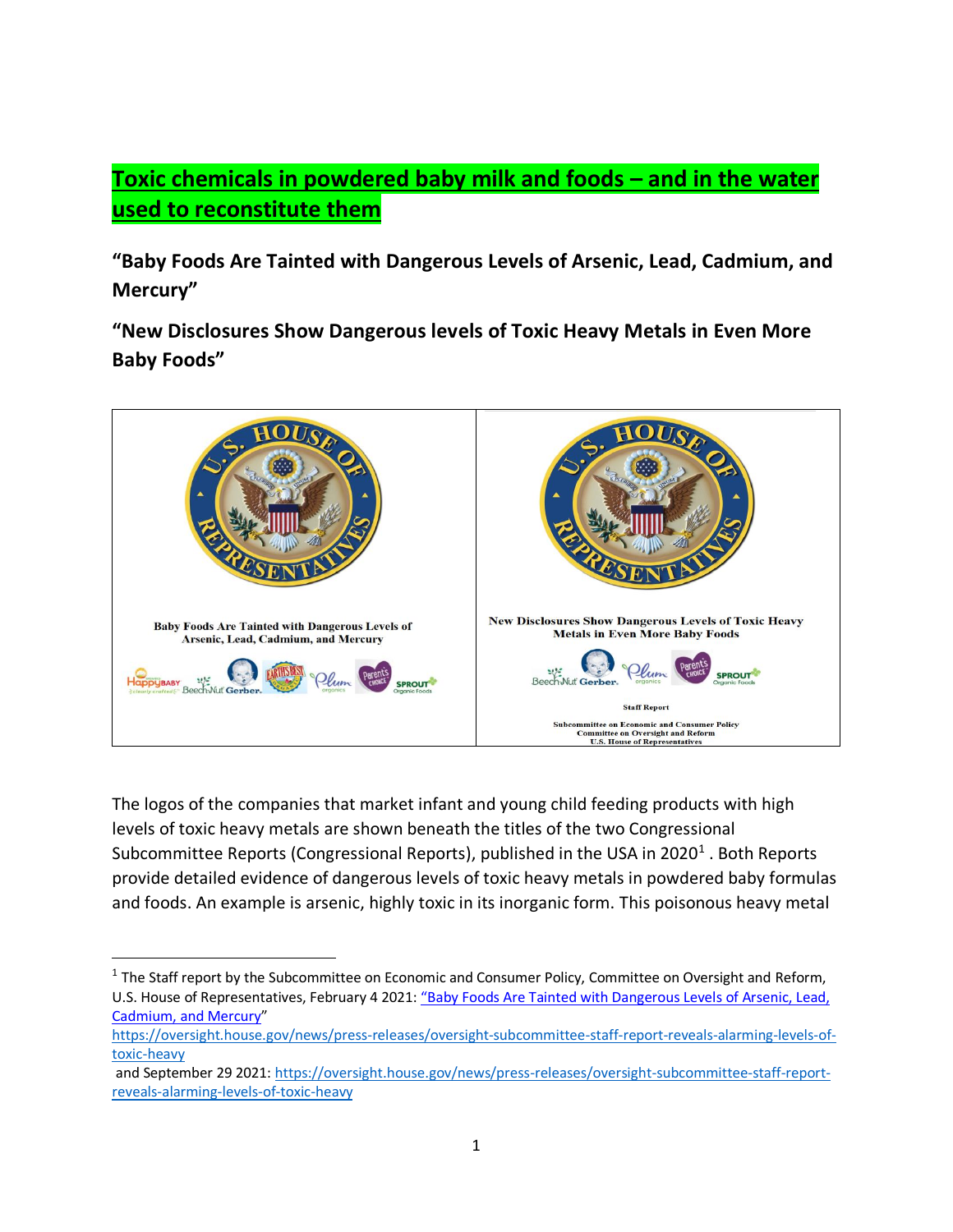was present even in so-called organic baby foods. Both Reports show "high levels of toxic heavy metals in baby food and the industry's failure to end harmful practices." <sup>2</sup>

These Reports emphasize the grave concern that levels of toxic heavy metals in baby foods and milks create severe health risks to infant and young child health: **"Exposure to toxic heavy metals causes permanent decreases in IQ, diminished future economic productivity, and increased risk of future criminal and antisocial behavior in children. Toxic heavy metals endanger infant neurological development and long-term brain function. "**

Multiple exposures to toxic heavy metals are caused not only by contaminated formulas and foods, but also by contaminated water. Municipal tap water, groundwater or well water is used to reconstitute powdered formulas and cereal foods: it may contain high levels of toxic chemicals. This same water is used for cleaning feeding equipment and for drinking. The risk is increased because powdered formulas and foods prepared with water are the sole or the major source of food and drink at the most vulnerable stage of infant and young child development.

These multiple exposures pose a threat to the health of infants and young children's health when they are not breastfed. The short-term and long-term survival, and healthy development of infants and young children are threatened by this 'double dose' of toxic chemicals.

"Inorganic arsenic, lead, cadmium and mercury are toxic heavy metals. The US Food and Drug Administration and the World Health organization have declared them dangerous to human health, particularly to babies and children, who are most vulnerable to their neurotoxic effects. Even low levels of exposure can cause serious and often irreversible damage to brain development."

## **"The Subcommittee's investigation has pulled back the curtain on the baby food industry, and each revelation has been more damning than the last."**

The second report was published after some companies  $^3$  finally complied with the Congressional Subcommittee's requests to provide information, prompting the above Statement. It explains "Todays' report reveals that companies not only under-report high levels of toxic content in their baby food, but also knowingly keep toxic products on the market …

<sup>2</sup> Full Reports:

[https://oversight.house.gov/sites/democrats.oversight.house.gov/files/2021-02-](about:blank) [04%20ECP%20Baby%20Food%20Staff%20Report.pdf](about:blank)

[https://oversight.house.gov/sites/democrats.oversight.house.gov/files/ECP%20Second%20Baby%20Food%20Repor](about:blank) [t%209.29.21%20FINAL.pdf](about:blank)

<sup>&</sup>lt;sup>3</sup> [https://foodsafetytech.com/news\\_article/house-subcommittee-releases-report-on-dangerous-levels-of-toxic-heavy](about:blank)[metals-in-baby-food/](about:blank)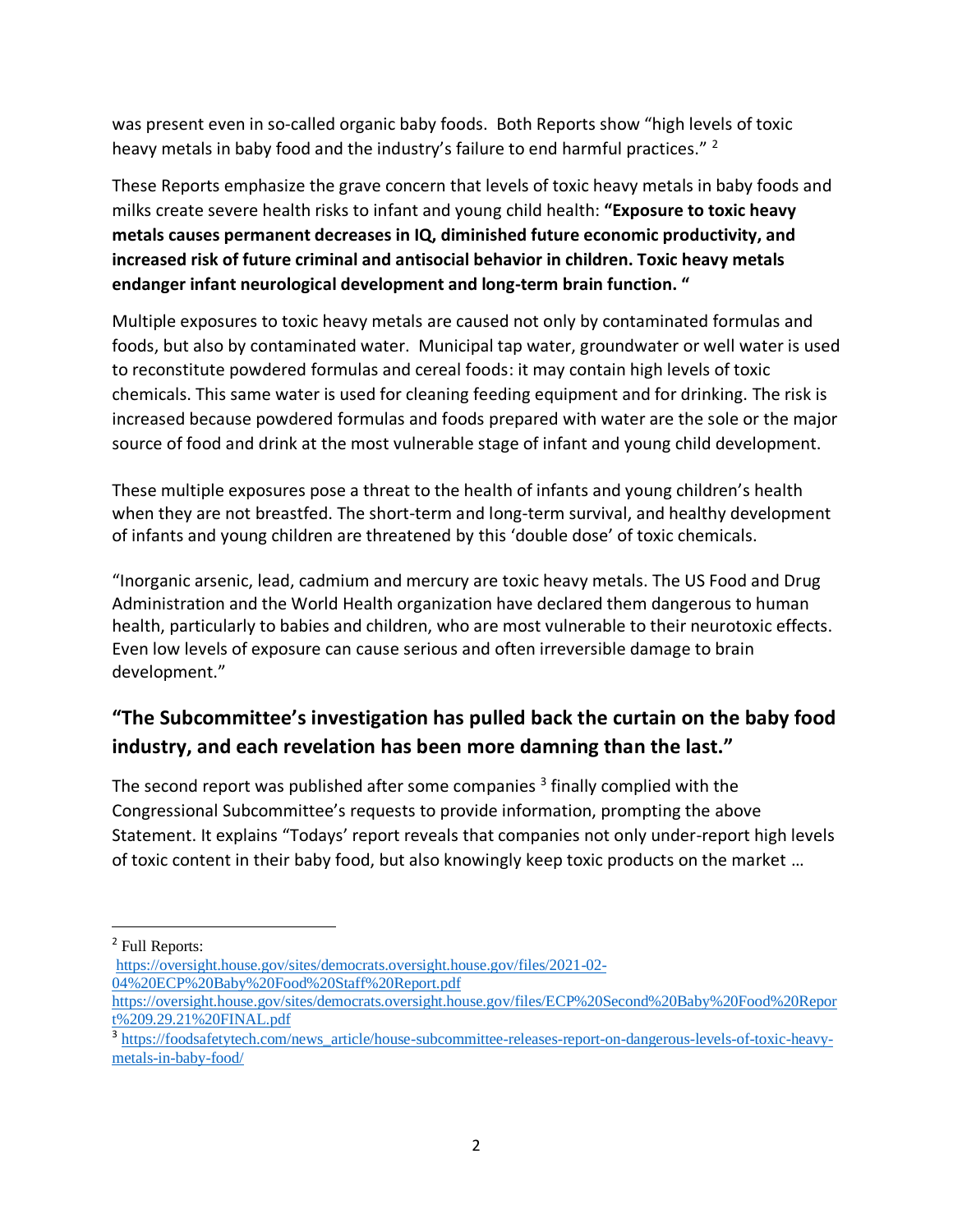Manufacturers knowingly sell these products to unsuspecting parents, in spite of internal company standards and test results, and without any warning labeling whatsoever."

**The Statement concludes: "The baby food industry has consistently cut corners and put profit over the health of babies and children."**

# **IBFAN Calls to Action**

**IBFAN calls on governments and food safety authorities to take mandatory action - voluntary agreements are not enough:** 

- **To set maximum levels for heavy toxic metals allowed in baby formulas and foods.**
- **To oblige manufacturers to test for toxic heavy metals in their products, at every stage of manufacturing process including the final stage, that is after the addition of potentially contaminated vitamin/mineral premixes, and to publish the results.**
- **To require manufacturers to report levels of toxic heavy metals on front of pack food labels.**
- **To alert parents and carers to avoid baby formulas and foods that test high levels of toxic heavy metals.**

**IBFAN calls on WHO and the World Health Assembly to ensure that the new WHO Global Strategy for Food Safety recognises the double danger of contamination of powdered infant and young child feeding products as well as of the water to reconstitute them.** 

#### More information:

### **Arsenic in soil and water – a double dose for vulnerable infants?**

Arsenic in soil and water and cadmium in soil are two examples of the toxic heavy metals cited in the two Congressional Reports. Contamination by inorganic arsenic is less well known than that by lead, another toxic heavy metal. Although lead poisoning has been recognized and legislation enacted in many countries, there is little regulation of arsenic, one of the world's most toxic elements. Increasing evidence of arsenic or lead contamination of these products as well as of water means babies may receive a double dose of toxic chemicals.

**Levels of inorganic arsenic in soil and water are a serious problem in all countries.** Water contaminated by arsenic may be used for crop irrigation; arsenic-laden pesticides may contaminate crops. These pesticides poison not only insects but also soil and water. In high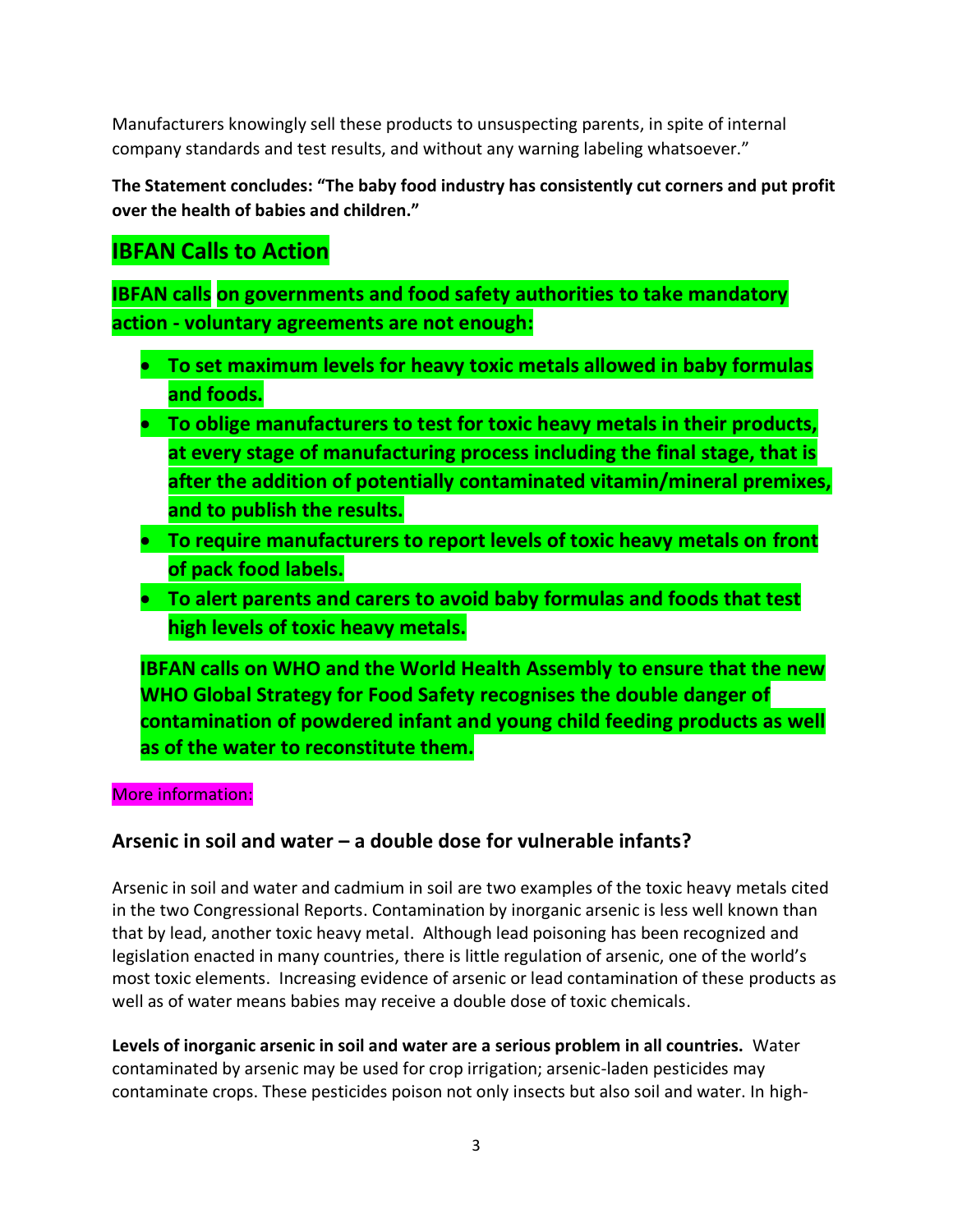income countries such as the USA and in low-income countries such Bangladesh, India and Pakistan, arsenic may leach from bedrock into water sources, poisoning wells as well as the ground water used for crop irrigation.

**Cereals and rice grown in arsenic-laden water are used to manufacture cereal-based and ricebased baby foods.** Many formulas and foods are sweetened with brown rice syrup. Even the supposedly organic brown rice syrup added as a sweetener to formulas and foods may be contaminated by arsenic present in soil and water in many regions where rice is cultivated.

**Contamination by cadmium in rice-based baby foods.** These foods are not only high in inorganic arsenic, the most toxic form of arsenic, but may also be contaminated with other toxic metals, including lead and mercury as well as cadmium. Cadmium is a toxic trace element that is used as an agricultural fertilizer and is found in microplastics that contaminate farm soil<sup>4</sup>.

Furthermore, the Congressional Reports note that naturally occurring toxic heavy metals may not be the only problem causing the unsafe levels of toxic heavy metals in baby foods. **Many manufacturers are intentionally adding ingredients that have high levels of toxic heavy metals into their products, such as vitamin/mineral pre-mix.**

### **Arsenic in water used to prepare powdered baby formulas and foods**

The problem of toxic chemicals and heavy metals in baby foods is not confined to the USA but instead concerns the whole world. The risk to infant heath is doubled when these commercial foods are prepared with water that may be contaminated by arsenic or other toxic metals.

Switzerland promotes the purity of its water from Alpine springs. To the Swiss, it is unthinkable that their water could be undrinkable. Yet in many Alpine regions the population is forbidden to drink the municipal tap water, no longer safe to drink because levels of arsenic in water exceed WHO standards for Tolerable Daily Intake (TDI) in drinking water. In other countries, including the USA and Pakistan, arsenic levels are far higher.

**This means that infants and young children fed powdered milk and cereal commercial products may be at further risk of cumulative exposures – a double dose of arsenic in the powdered product and in the water used to reconstitute it.**

#### **Exclusive breastfeeding protects against arsenic exposures**

In March 2022, a newspaper in India falsely projected breastfeeding as a poison because of the arsenic levels detected. IBFAN organized a petition: Don't call mother's milk a poison when it is

<sup>4</sup> [https://www.ehn.org/plastic-in-farm-soil-and-food-2647384684.html](about:blank)